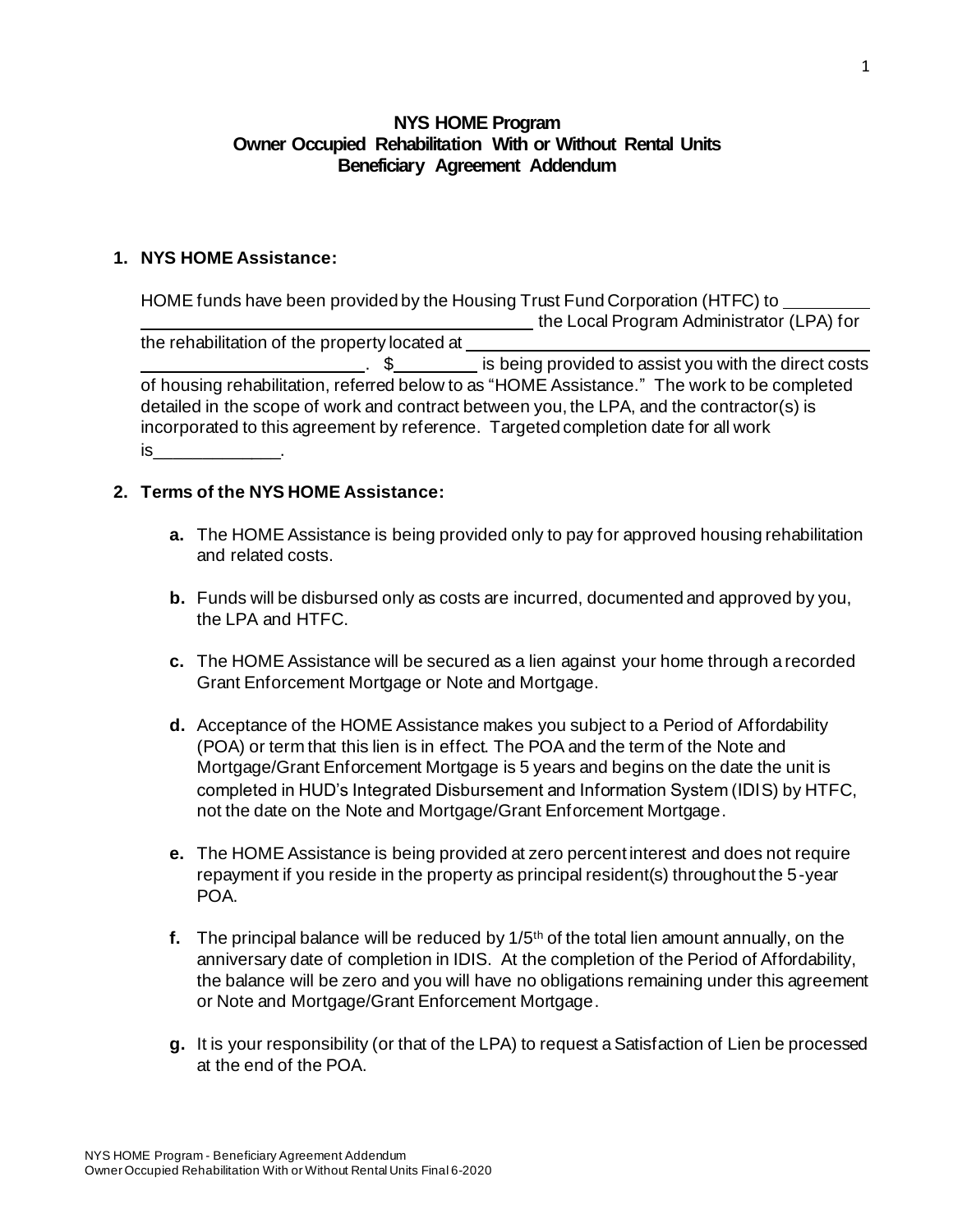**h.** With Rental Unit (*if applicable*): Acceptance of the HOME Assistance for housing rehabilitation of a rental unit in your property makes you subject to the HOME rental requirements described below throughout the 5-year POA, as described in paragraph 8 below.

# **3. Conditions of Receiving the HOME Assistance:**

The HOME Assistance will be provided to the LPA to directly pay for approved rehabilitation and related costs provided you comply with the following:

- **a.** You agree to participate in the bidding process administered by the LPA, and to enter contract with a contractor meeting all the requirements of the Program.
- **b.** You agree to allow the selected contractor to make the improvements and will not withhold approval of payment for work approved by the LPA.
- **c.** You agree to allow access to the property by the LPA to verify and inspect the work.
- **d.** Work performed must meet NYS and/or municipal code compliance at completion and all HTFC property standards must be met.
- **e.** The value after rehabilitation cannot exceed the After-Rehab Value Limit as published annually by HUD for the local jurisdiction at the time of commitment as verified by the LPA.
- **f.** You agree to allow a Note and Mortgage/Grant Enforcement Mortgage to be recorded as a lien on your property for the POA. The Note and Mortgage/Grant Enforcement Mortgage will be signed after all costs have been determined and before the start of housing rehabilitation. The signed lien document is to be held in the LPA file until the rehabilitation is complete at which time the Note and Mortgage/Grant Enforcement Mortgage is recorded. If there is a change in the amount of assistance, a new note must be signed for the proper amount and be recorded. The first document will be shredded.
- **g.** You agree to comply with the principal residency requirement described in this agreement below and the other conditions of the Note and Mortgage/Grant Enforcement Mortgage.
- **h.** You agree to repay some or all of the funds in the event of noncompliance or sale as described in this agreement and the Note and Mortgage/Grant Enforcement Mortgage.
- **i.** If your property contains rental units that are improved with HOME funds, you agree to comply with the requirements stated in paragraph 8 below.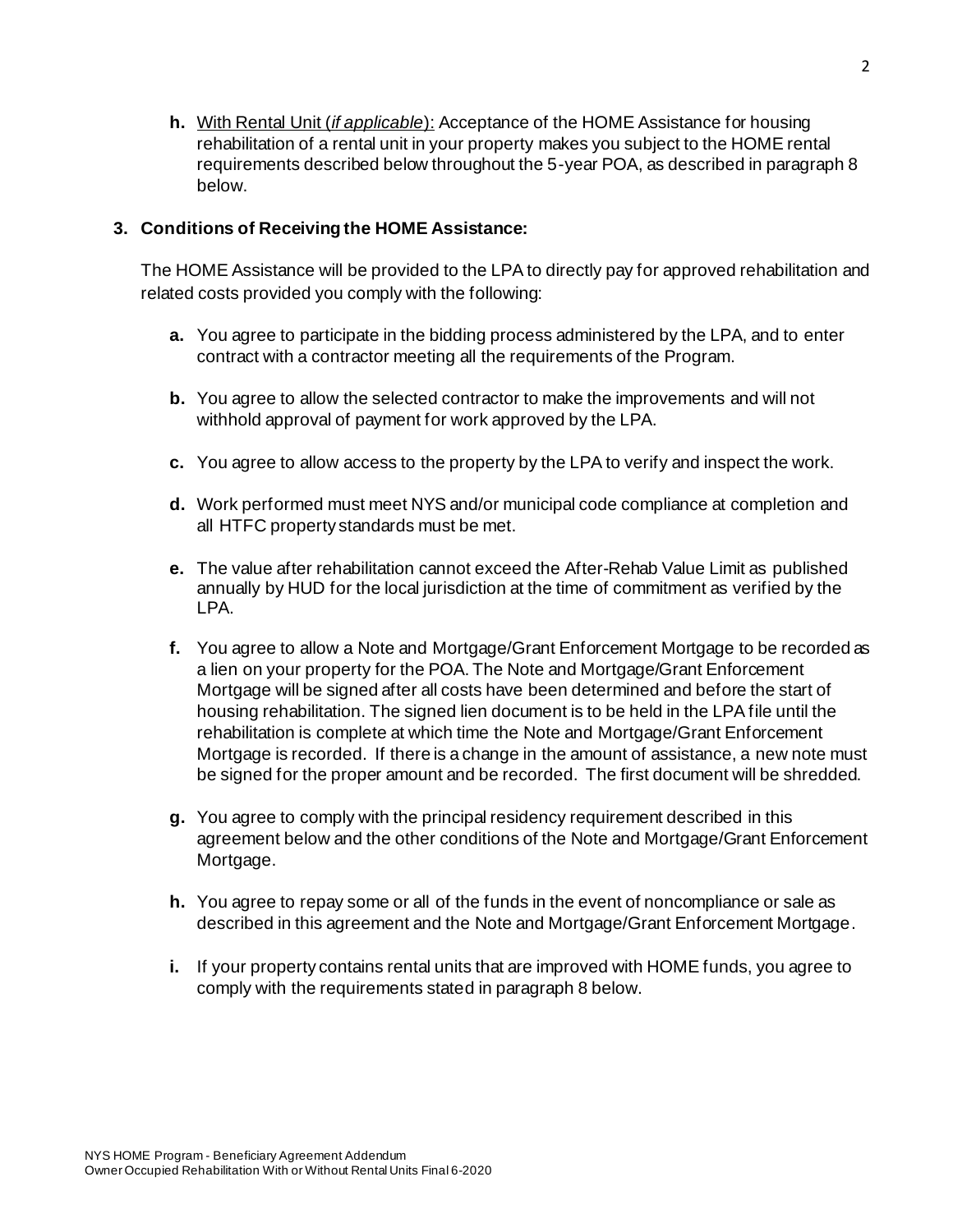### **4. HOME Note and Mortgage/Grant Enforcement Mortgage:**

The HOME Assistance will be secured by a Grant Enforcement Mortgage or Note and Mortgage/Grant Enforcement Mortgage with the HTFC that will be subordinated only to senior debt approved by the HTFC.

# **5. Monitoring and Enforcement of Principal Residency:**

You are required to occupy the unit as your principal residence for at least the POA:

- **a.** Renting out your unit or failing to occupy the premises during the POA constitutes default under the terms of the Note and Mortgage/Grant Enforcement Mortgage and will require repayment of the HOME assistance in accordance with paragraph 6.
- **b.** During the Period of Affordability, the LPA or HTFC may contact you or otherwise monitor to verify that you continue to occupy the unit. Failure to respond or cooperate will be considered default and require repayment as described in paragraph 6.

# **6. Repayment of the Assistance:**

No repayment of the HOME Assistance is required if you remain as principal resident throughout the 5-year POA and meet the requirements of the Note and Mortgage/Grant Enforcement Mortgage. Full or partial repayment will be required under the following conditions:

- **a.** If the housing does not continue to be your principal residence or you fail to comply with the provisions of this agreement and the Note and Mortgage/Grant Enforcement Mortgage for the duration of the POA, and the housing has not been sold to another party, the HOME Assistance must be repaid to the HTFC.
- **b.** Upon sale of the home (with no assumption; see d below), whether voluntary or involuntary, the repayment amount will be the reduced amount (see 2f above) and shall not exceed the amount of net proceeds you receive from the sale. Net proceeds are the sales price minus any superior (mortgage) loan repayment, other than HOME funds, and any closing costs, and other allowable deduction listed in the Note and Mortgage/Grant Enforcement Mortgage.
- **c.** If the property is taken by your lender through a foreclosure action or a deed transfer to the lender in lieu of foreclosure, the repayment amount will be the prorated amount of the HOME investment and shall not exceed the amount of net proceeds you receive from the transfer.
- **d. Assumption permitted:** If the home is sold during the POA to another HOME eligible buyer as determined by the LPA and HTFC, who is willing to be subject to the HOME requirements for the remainder of the POA, no repayment of the HOME Assistance from the net proceeds will be required.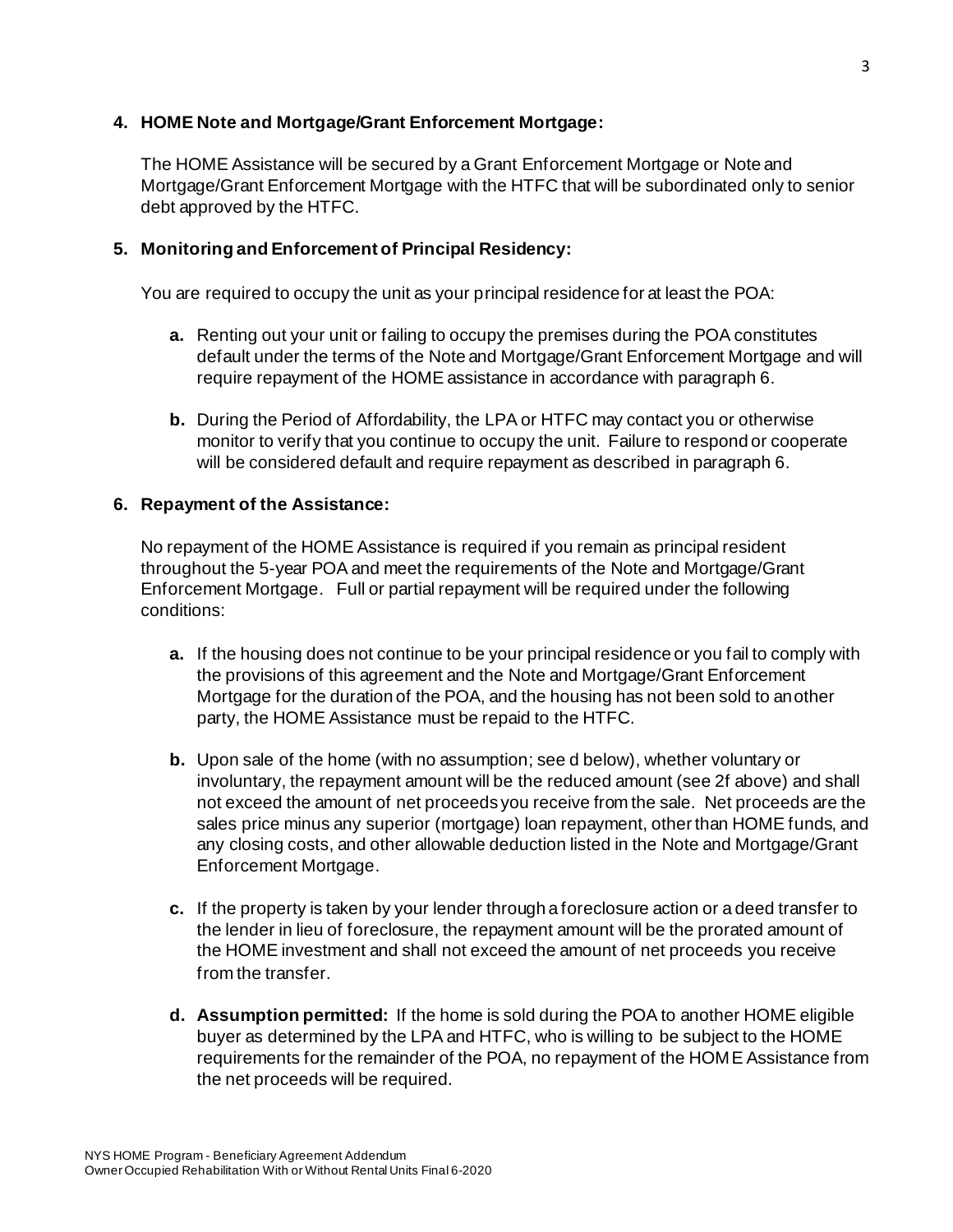# **7. Refinancing:**

Refinancing of any mortgage senior to this HOME Assistance mortgage must be approved by HTFC. HTFC will agree to subordinate the HOME mortgage to new financing according to the current Policy and only in the event of refinancing for better terms that will not put the collateral or ownership at risk.

## **8. Rental Unit Requirements (***If applicable or cross out and mark N/A***):**

Your property contains rental unit(s) in addition to the unit you occupy as your principal residence. The unit(s) will be receiving HOME assistance and are subject to HOME rental rules. Acceptance of the HOME Assistance for housing rehabilitation of a rental unit obligates you to meet the rental requirements of the HOME Program throughout the 5-year POA and includes the following requirements:

- **a.** Each rental unit may be occupied only by a household whose income is determined to be less than 80% of area median income as defined by HUD. The household's income must be documented and certified by the LPA, and the certification updated annually throughout the POA.
- **b.** As a landlord, you must comply with fair housing laws in the advertising and selection of each tenant and agree not to discriminate in the leasing and operation of the rental unit(s).
- **c.** Each rental unit is subject to HOME rent limits, including allowances for tenant paid utilities. The LPA will approve the contract rents that you may charge a tenant and any changes to the rents throughout the POA.
- **d.** Each tenant must sign a lease that complies with HOME requirements. The LPA will approve the lease form or provide an addendum.
- **e.** You will terminate tenancy only for good cause, including non-compliance with the terms of the lease.
- **f.** You must provide each tenant with at least a 30-day notice of any rent change or termination of tenancy.
- **g.** You must notify the LPA in the event of a vacancy and obtain approval for any new tenant prior to occupancy.
- **h.** You must certify information annually to the LPA on the occupants and rents.
- **i.** You must maintain the rental units to meet all codes and standards throughout the POA. The LPA or HTFC will conduct periodic inspections to ensure that unit remains in good repair. You will provide access and make prompt repairs as required by the LPA or HTFC.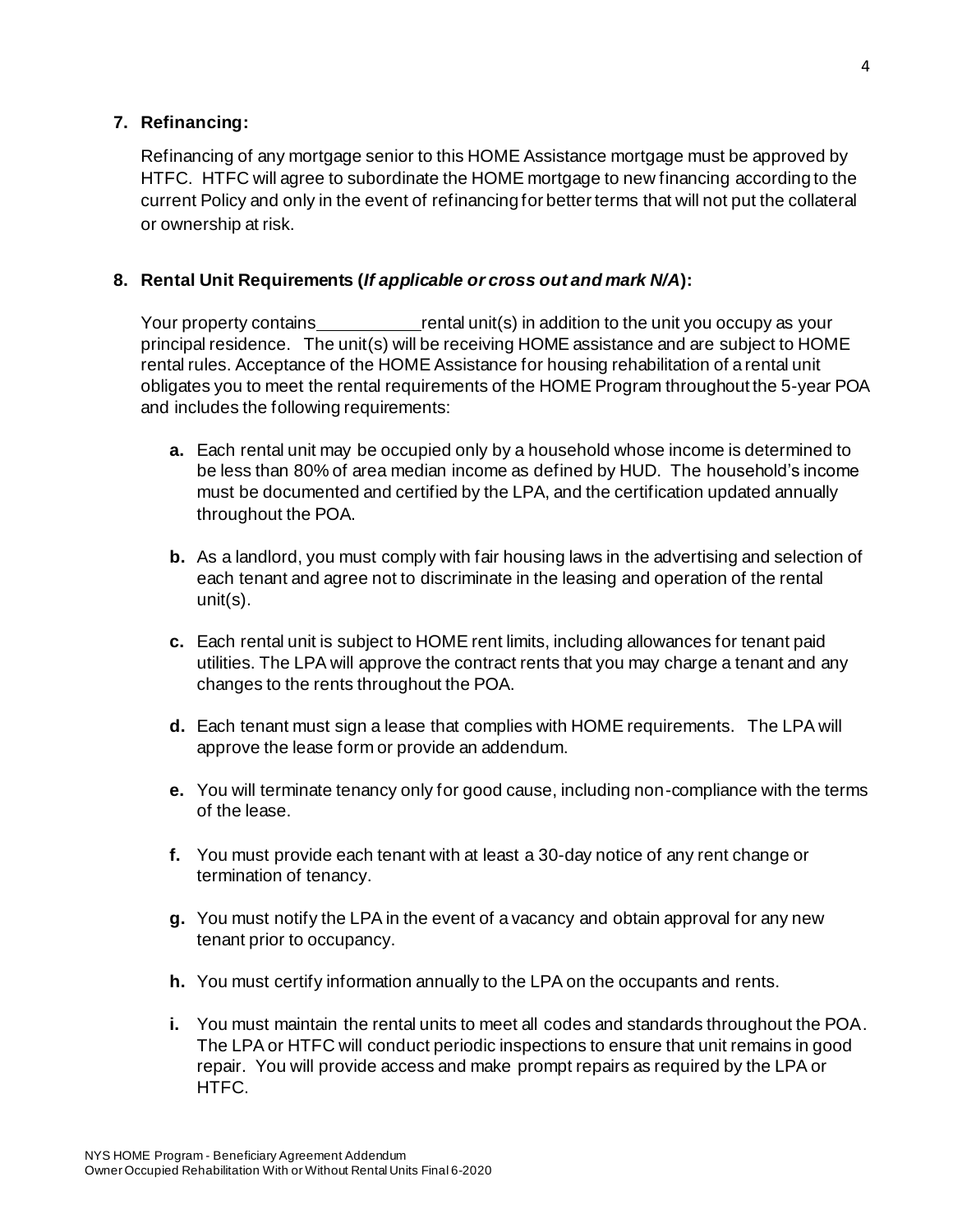Failure to comply with any of the above rental requirements could result in recapture/repayment of HOME funds.

#### **9. Monitoring and Enforcement**:

The HTFC and the LPA will have the right to enforce any or all of these requirements or those contained in the Assistance Agreement and Note and Mortgage/Grant Enforcement Mortgage.

#### **10. Default:**

Failure to comply and/or default with any of the provisions of this agreement or the Note and Mortgage/Grant Enforcement Mortgage, at any time during the POA, will constitute a default and require full repayment of the original HOME assistance amount.

*This agreement must be executed and dated prior to submitting this project for set up in IDIS.*

\_\_\_\_\_\_\_\_\_\_\_\_\_\_\_\_\_\_\_\_\_\_\_\_\_\_\_\_\_\_\_\_\_ \_\_\_\_\_\_\_\_\_\_\_\_\_\_\_\_\_\_\_

\_\_\_\_\_\_\_\_\_\_\_\_\_\_\_\_\_\_\_\_\_\_\_\_\_\_\_\_\_\_\_\_\_ \_\_\_\_\_\_\_\_\_\_\_\_\_\_\_\_\_\_\_

# **Acknowledged and accepted by Homeowner(s):**

Homeowner Signature **Date** Date of the United States of the United States of the United States of the United States of the United States of the United States of the United States of the United States of the United States o

Homeowner Signature Date

**Acknowledged and accepted by LPA:**

\_\_\_\_\_\_\_\_\_\_\_\_\_\_\_\_\_\_\_\_\_\_\_\_\_\_\_\_\_\_\_\_

\_\_\_\_\_\_\_\_\_\_\_\_\_\_\_\_\_\_\_\_\_\_\_\_\_\_\_\_\_\_\_\_

\_\_\_\_\_\_\_\_\_\_\_\_\_\_\_\_\_\_\_\_\_\_\_\_\_\_\_\_\_\_\_\_

LPA Agency Name

SHARS ID and IDIS Activity Number

LPA Representative Name/Title

LPA Signature Date Date of the United States of the United States of the United States of the Date Date of the U

\_\_\_\_\_\_\_\_\_\_\_\_\_\_\_\_\_\_\_\_\_\_\_\_\_\_\_\_\_\_\_\_ \_\_\_\_\_\_\_\_\_\_\_\_\_\_\_\_\_\_\_